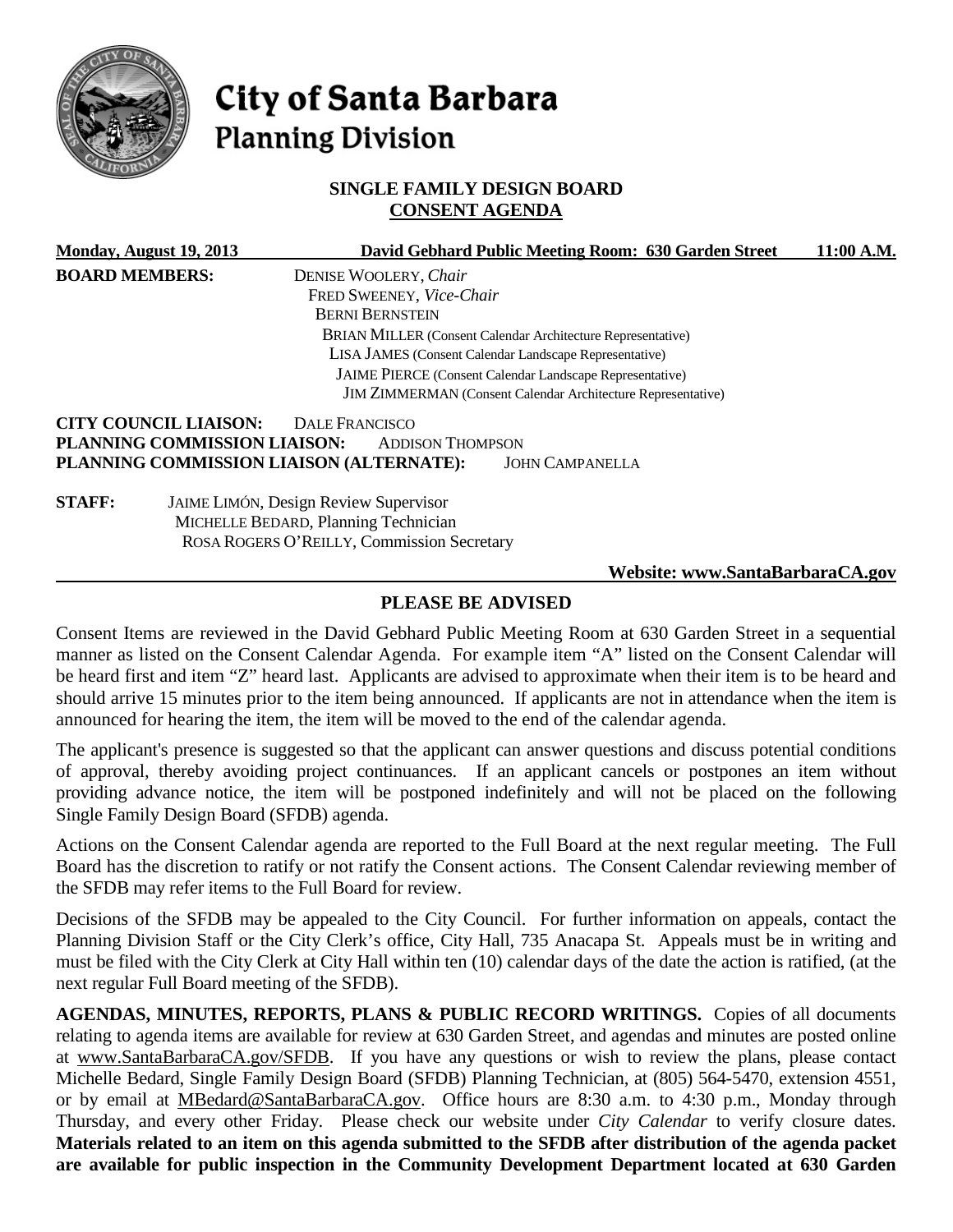**Street, during normal business hours.** Writings that are a public record under Government Code § 54957.5(a) and that relate to an agenda item for an open session of a regular meeting of the SFDB and that are distributed to a majority of all of the members of the SFDB during the meeting are available for public inspection by the door at the back of the David Gebhard Public Meeting Room, 630 Garden Street, Santa Barbara, CA.

**AMERICANS WITH DISABILITIES ACT:** In compliance with the Americans with Disabilities Act, if you need special assistance to gain access to, comment at, or participate in this meeting, please contact the Planning Division at (805) 564-5470, extension 4577. If possible, notification at least 48 hours prior to the meeting will enable the City to make reasonable arrangements in most cases.

**NOTICE:** On Thursday, August 15, 2013, this Agenda was duly posted on the indoor and outdoor bulletin boards at the Community Development Department, 630 Garden Street, and online at [www.SantaBarbaraCA.gov/SFDB.](http://www.santabarbaraca.gov/sfdb)

**PUBLIC COMMENT:** Any member of the public may address the Single Family Design Board Consent Representative for up to two minutes on any subject within their jurisdiction that is not scheduled for a public discussion before the Board.

# **REVIEW AFTER FINAL**

### **A. 1703 LA VISTA DEL OCEANO DR E-1 Zone**

| Assessor's Parcel Number: 035-480-059 |                                   |
|---------------------------------------|-----------------------------------|
| <b>Application Number:</b>            | MST2005-00018                     |
| Owner:                                | La Vista Oceano Mesa Venture, LLC |
| Agent:                                | <b>Brent Daniels</b>              |
| Architect:                            | <b>Zehren and Associates</b>      |
| Landscape Architect: Arcadia Studio   |                                   |

(Proposal to construct a 4,484 square foot, single-family residence, with a 713 square foot, two-car garage, located on a 43,738 square foot lot in the Hillside Design District. This is lot two (2) of the subdivision approved under master application MST2003-00227.)

# **(Review After Final for a new pool, revised site landscaping, hardscape, and site retaining walls.)**

# **REFERRED BY FULL BOARD**

#### **B. 527 LA MARINA DR E-3 Zone**

Assessor's Parcel Number: 035-211-013 Application Number: MST2013-00111 Owner: Paul J Rubel Designer: Theo Bessin

(Proposal to construct a new, 565 square foot, second-story addition above the existing garage and a new, 105 square foot, first-story addition to an existing, one-story, 1,835 square foot single-family residence, with an attached, 400 square foot, two-car garage. The proposal includes a new, 202 square foot, second-level deck, replacement of an existing, first-level elevated deck with a new cedar deck at grade, and a new 42-inch tall wood fence. The proposed total of 2,905 square feet, located on a 12,197 square foot lot in the Hillside Design District, is 73% of the required floor-to-lot area ratio (FAR).)

#### **(Final Approval is requested.)**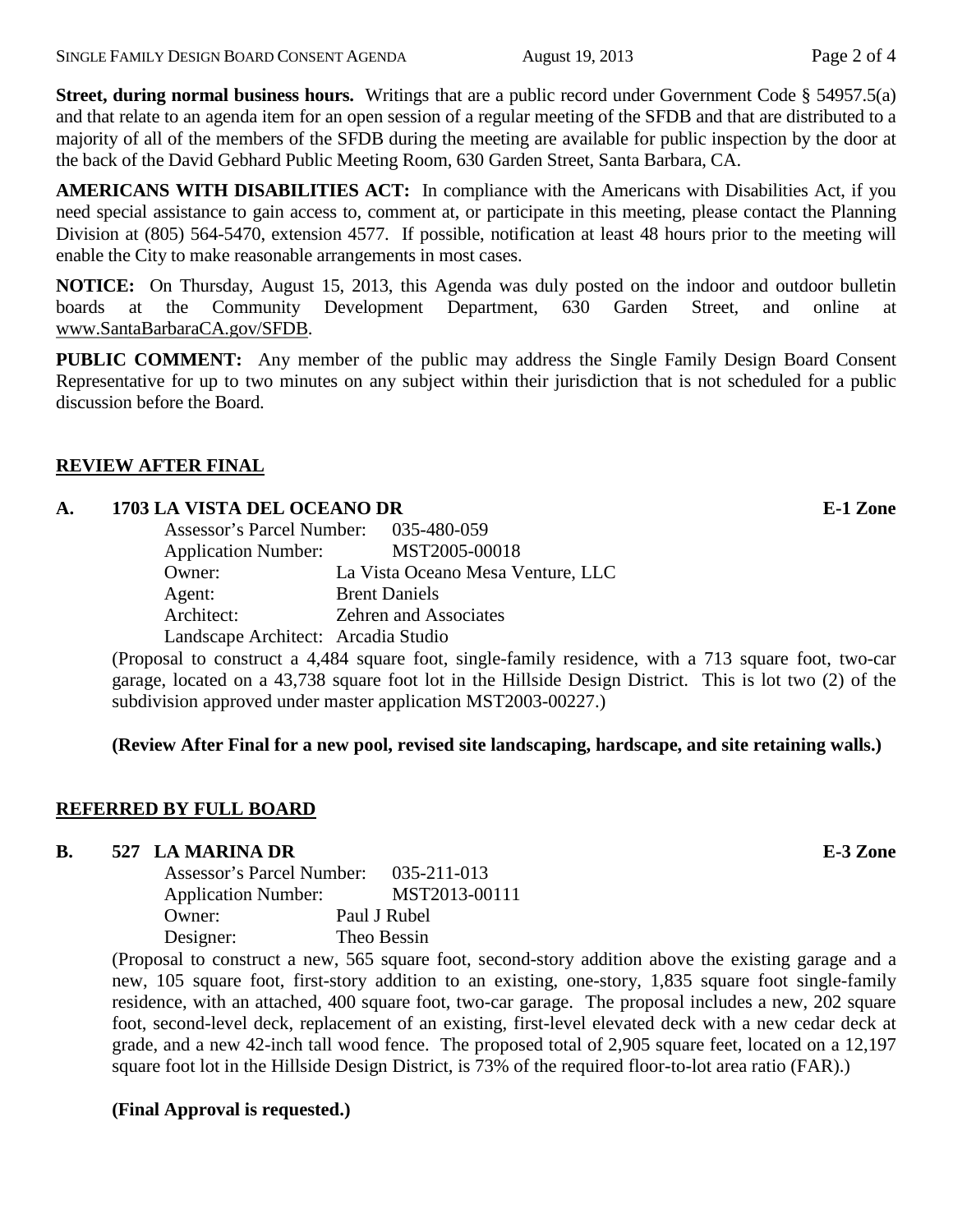#### **PROJECT DESIGN REVIEW**

#### **C. 1315 MISSION RIDGE RD E-1 Zone**

| Assessor's Parcel Number:  | 019-210-017              |
|----------------------------|--------------------------|
| <b>Application Number:</b> | MST2013-00209            |
| Owner:                     | Carol Crow Ostroff Trust |
| Architect:                 | Eric Swenumson           |

(Proposal to permit 'as-built' alterations and additions to an existing two-story, 2,739 square foot singlefamily residence, located on a 13,277 square foot lot in the Hillside Design District. The proposal will permit the 'as-built' conversion of an existing, 324 square foot, detached accessory room into a new bedroom and the proposed 41 square foot addition to connect the existing detached accessory space to the main residence. The proposed total of 3,104 square feet is 75% of the required floor-to-lot area ratio. The project includes Staff Hearing Officer review for requested zoning modifications. The project will address violations identified within ENF2013-00398.)

**(Project Design Approval requested. Project requires compliance with Staff Hearing Officer Resolution No. 042-13.)**

#### **CONTINUED ITEM**

#### **D. 1252 DE LA GUERRA RD E-3 Zone**

Assessor's Parcel Number: 031-072-006 Application Number: MST2013-00257 Owner: Lawrence H Howes Architect: Kathy Hancock

(Revised proposal to construct a 135 square foot addition to convert the existing 280 square foot carport into a 415 square foot two-car garage. The existing 6,384 square foot parcel located within the Hillside Design District, is currently developed with a 1,151 square foot two-story single-family residence. The proposal includes new site fencing and Staff Hearing Officer review for requested zoning modifications. The proposal will address violations identified in ENF2012-00815 and ZIR2012-00426.)

**(Comments only; project requires environmental assessment and Staff Hearing Officer review for requested zoning modifications.)**

#### **NEW ITEM**

#### **E. 521 SANTA BARBARA ST C-M Zone**

Assessor's Parcel Number: 031-201-009 Application Number: MST2013-00332 Owner: Reh Property, LLC Applicant: Solforce

(Proposal to install a 9.045 kW rooftop solar photovoltaic system on an existing, 751 square foot, twostory, single-family residence. Also proposed is to replace the existing 100 amp meter main panel with a new 150 amp meter main panel in the same location. The parcel is currently under construction for a new single-family residence under BLD2012-00553.)

#### **(Action may be taken if sufficient information is provided.)**